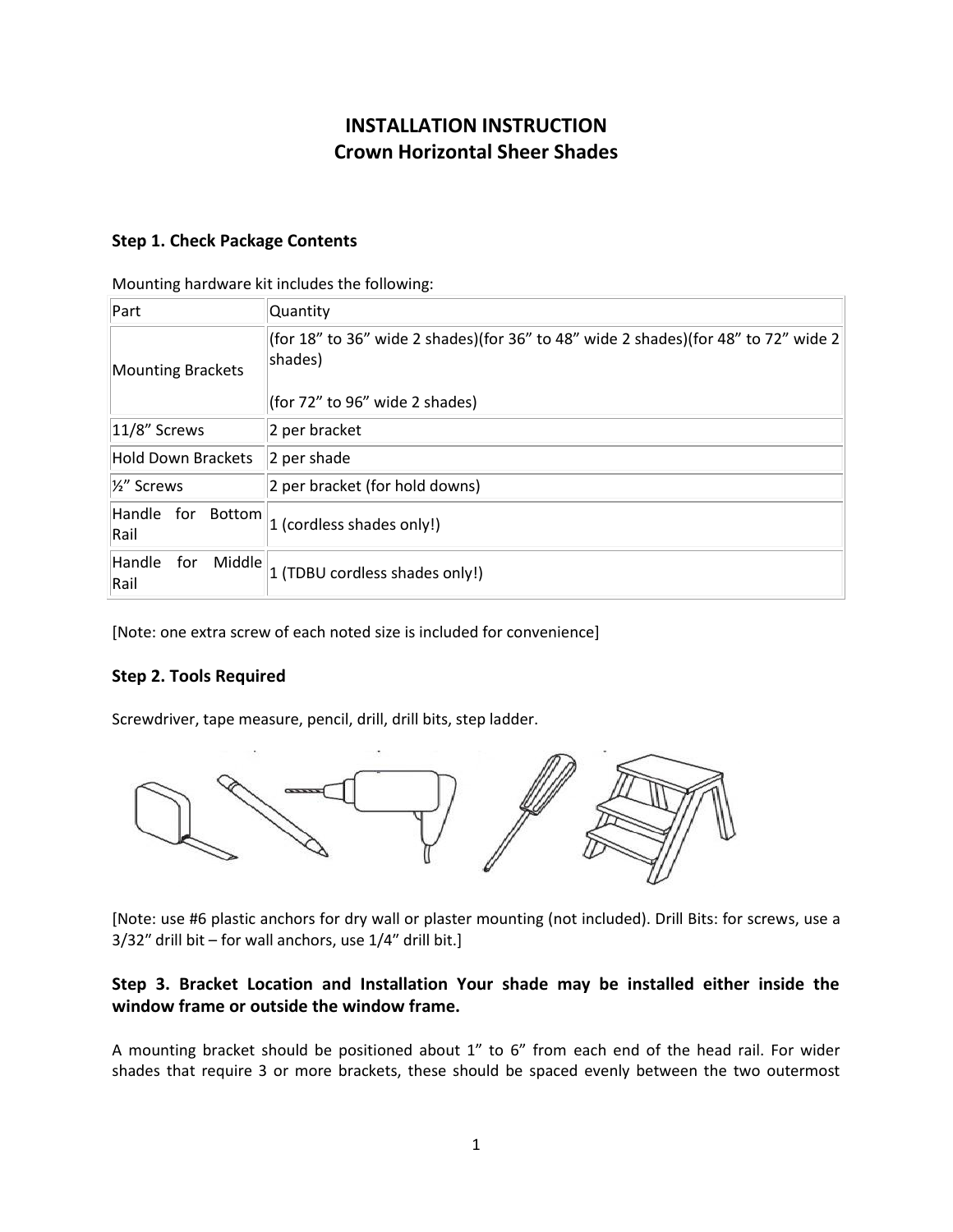brackets. Always position the brackets such that there is no interference with the cords and/or mechanisms inside the head rail. The procedure outlined below will assure proper bracket placement.

### **Attaching the brackets:**

The shape of head rails and mounting brackets varies by style of shade.



Lift the head rail into position such that the front edge of each bracket is under the inner front edge of the head rail. Push the head rail upward until the flexible tab at the bottom of each bracket snaps onto the back of the head rail. Check carefully to assure that each bracket is properly secured.



Lift the head rail into position such that the inner front edge of the head rail slides into the slot at the front of each bracket. Push the head rail upward until the flexible tab at the bottom of each bracket snaps onto the back of the head rail. Check carefully to assure that each bracket is properly secured.

# **For Outside Mounting:**

Clip the brackets onto the head rail as described above. Hold the shade level at the height desired and center it over the window opening. Mark the exact location of each bracket with a pencil. Remove the brackets from the head rail and position the top of each bracket at the marked location and screw each bracket into the wall or window molding using the 11/8" screws, pre-drill the screw holes using a 5/64″ drill bit.

# **For Inside Mounting:**

Clip the brackets onto the head rail as described above. Hold the shade in place and make a pencil mark at the rear of each bracket where it contacts the inside of the window frame. Remove the brackets from the head rail and align them with the marks. Attach each bracket using the 11/8" screws, pre-drill the screw holes using a 5/64″ drill bit.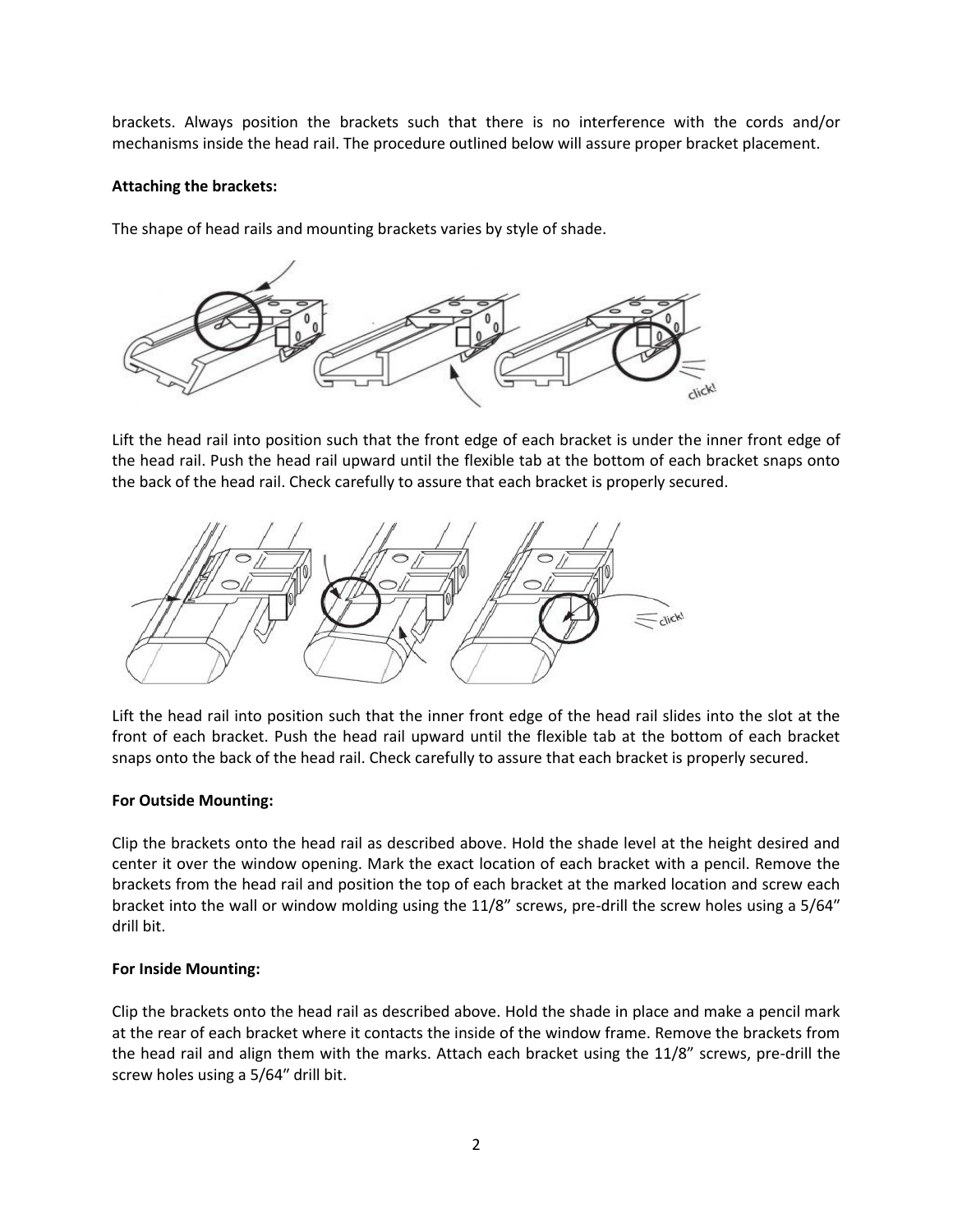

# **Step 4. Attach Handle(s) [Applies to cordless shades only]**

Attach the Handle to the bottom rail as illustrated. The handle is designed to minimize contact with the shade fabric. For TDBU cordless shades, attach the 2nd handle to the Middle Rail as illustrated.



# **Step 5. How to Operate**

# **Standard Shade**

To raise or lower the shade, pull the lift cords down and toward the center of the shade to release the cord lock. Adjust the shade to the desired height, and then move the lift cords toward the outside of the shade to lock in place.

# **Top-Down Bottom-Up Shade**

The cords on the right side of the shade control Bottom-Up/Down function. The cords on the left side control Top-Down/Up function.

Operate the cords as described above.